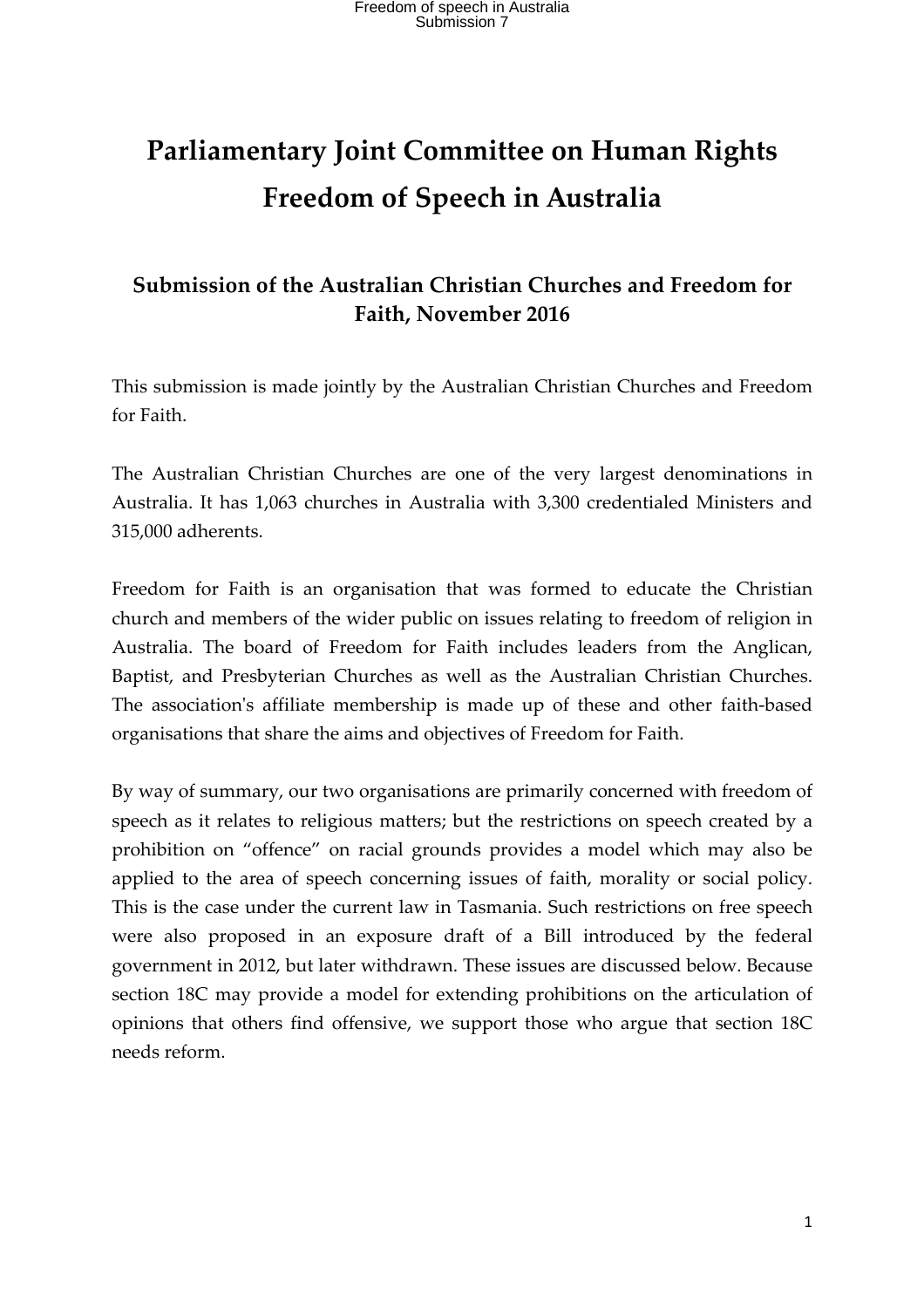#### **Christian teaching supports courteous and respectful speech**

There is nothing in the teachings of the Christian religion which justifies us in defending racially offensive speech or insults based upon somebody's race or ethnicity. Paul wrote in his letter to the Colossians (4:6 New International Version):

Let your conversation be always full of grace, seasoned with salt, so that you may know how to answer everyone.

Christian pastors seek to teach adherents of the faith to live godly lives. Inter alia, this involves treating other people with respect and concern for their wellbeing. The requirement to love our neighbour may in some situations place ethical constraints upon what we say and how we say it. The Christian faith also affirms the equality of all human beings as made in the image of God, regardless of their race (Acts 17:26, Galatians 3:28).

Whether the encouragement of appropriate standards of courteous and respectful speech is best left to moral codes or social pressure, or whether by contrast, speech which falls short of incitement to violence should be a matter for legal regulation, is an issue of great controversy. Nonetheless, opinions that offend are to be carefully distinguished from offensive ways in which those opinions are expressed. It is consistent with a long tradition of thought in liberal democracies that there should be no prohibition on the articulation of opinions that offend unless there are compelling reasons of public policy to do so.

Speech which is offensively expressed may at the very least be bad manners. It may demonstrate a lack of respect for others or a lack of sensitivity. It is not to be defended; but at the same time it is reasonable to argue that it should not be illegal either.

#### **Section 18C and the International Covenant on Civil and Political Rights**

We support legislation which gives effect to Article 20(2) of the International Covenant on Civil and Political Rights (ICCPR). This requires signatory countries to ensure that:

Any advocacy of national, religious or racial hatred that constitutes an incitement to discrimination, hostility or violence shall be prohibited by law.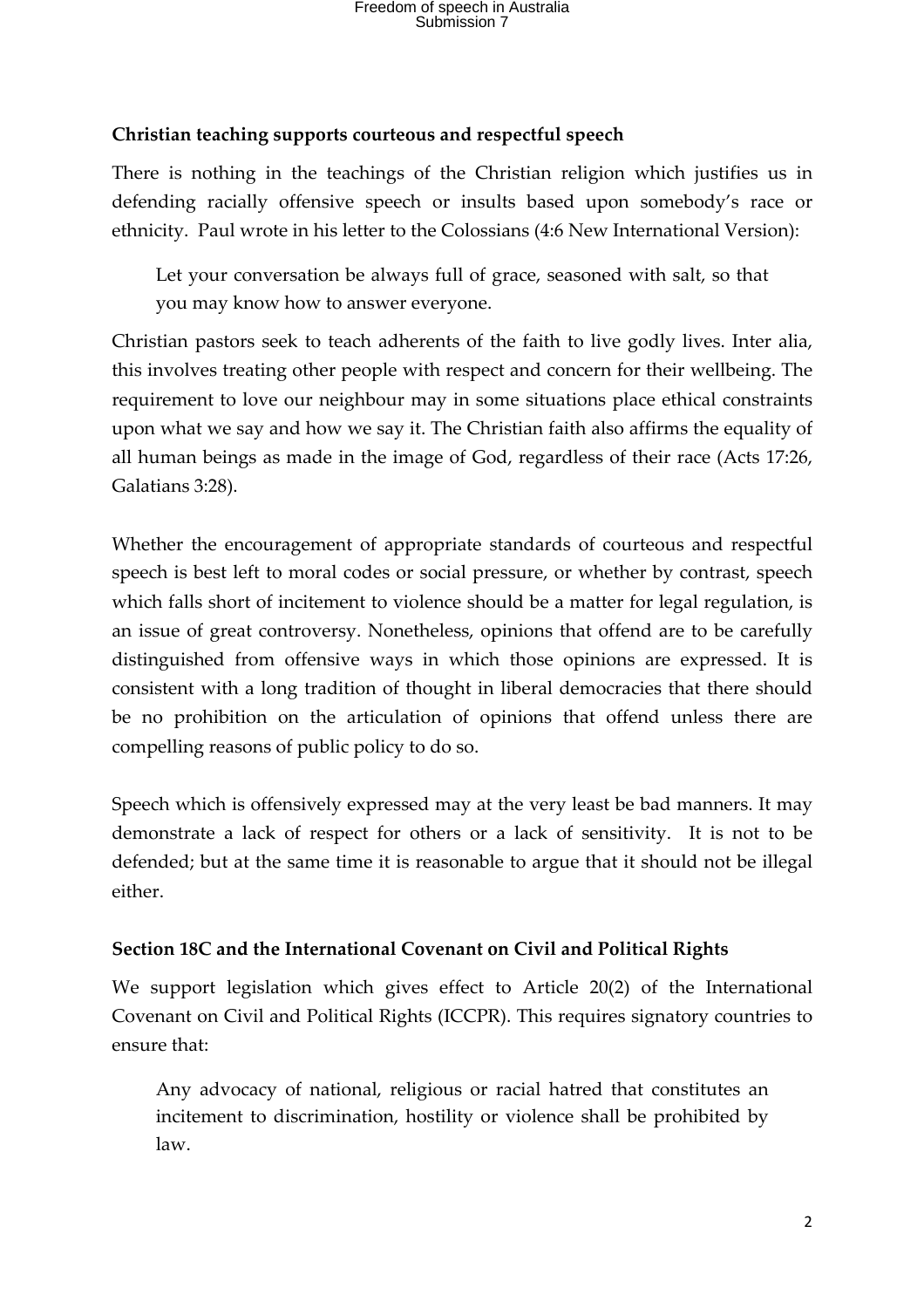However, we note that section 18C of the RDA currently goes far beyond the requirements of Article 20(2). Indeed it is so broad, that in our view, it contravenes Article 19 of the ICCPR concerning freedom of speech. Article 19 provides:

1. Everyone shall have the right to hold opinions without interference.

2. Everyone shall have the right to freedom of expression; this right shall include freedom to seek, receive and impart information and ideas of all kinds, regardless of frontiers, either orally, in writing or in print, in the form of art, or through any other media of his choice.

3. The exercise of the rights provided for in paragraph 2 of this article carries with it special duties and responsibilities. It may therefore be subject to certain restrictions, but these shall only be such as are provided by law and are necessary:

- (a) For respect of the rights or reputations of others;
- (b) For the protection of national security or of public order (ordre public), or of public health or morals.

While the ICCPR provides that the right of freedom of speech 'may' be subject to limitations that are necessary for protection of the rights or reputation of others or to protect national security, public order, public health or morals, the United Nations' Siracusa Principles provide guidance as to what might constitute a lawful restriction on the right of freedom of speech. These Principles support a strict interpretation of these limitation clauses.1

In international human rights law, there is a right not to be defamed, but there is no right not to be offended. While it may be deplorable for anyone to deliberately cause offence on account of someone's race, it cannot be said that legislation as broad as that contained in the current section 18C is 'necessary' within the meaning of the ICCPR.

<u> 1989 - Jan Samuel Barbara, margaret e</u>

<sup>1</sup> United Nations, Economic and Social Council, U.N. Sub-Commission on Prevention of Discrimination and Protection of Minorities, Siracusa Principles on the Limitation and Derogation of Provisions in the International Covenant on Civil and Political Rights, Annex, UN Doc E/CN.4/1984/4 (1984).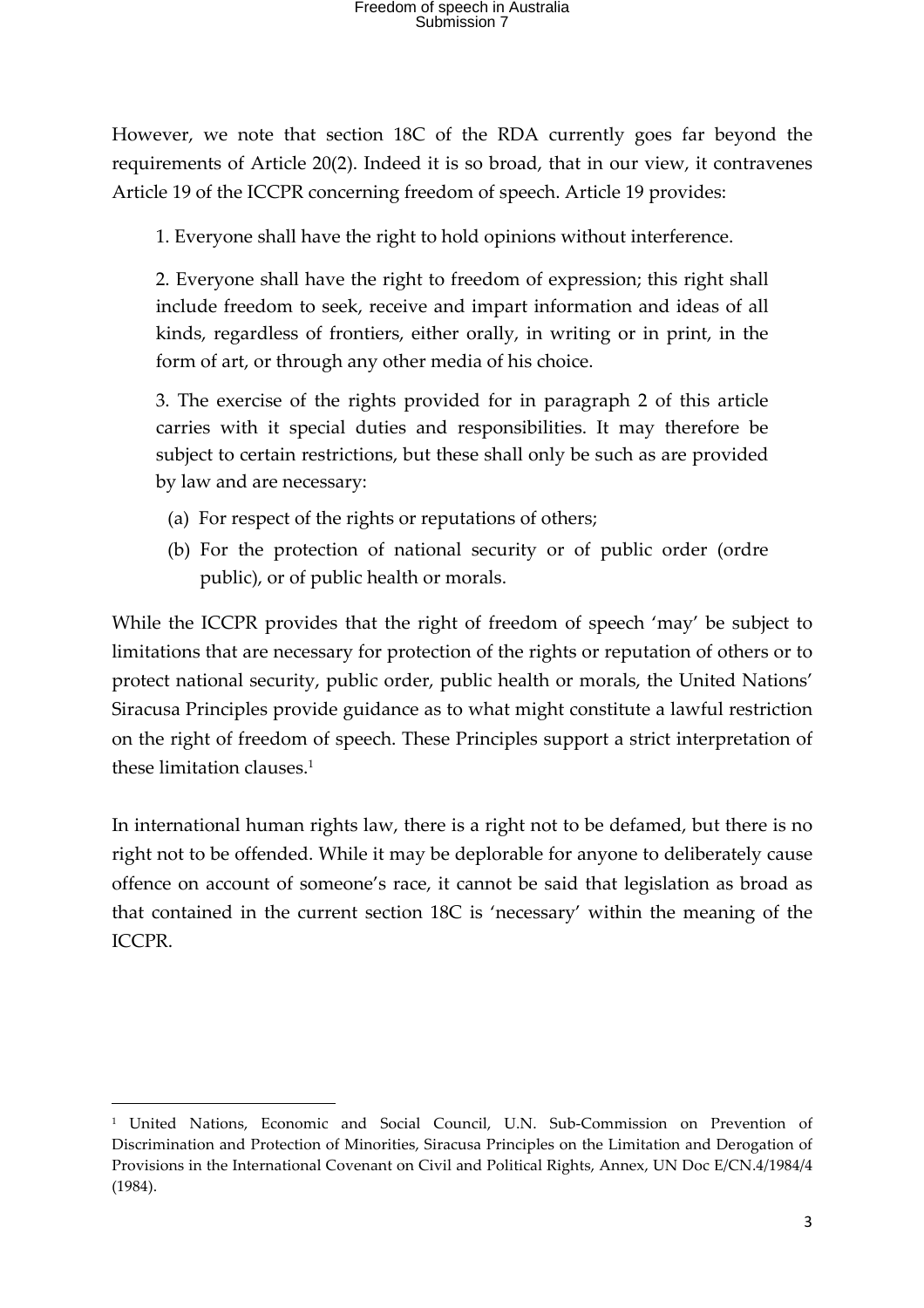Our interpretation of the balance between freedom of speech and laws prohibiting vilification is supported by the decision of the Supreme Court of Canada in *Saskatchewan (Human Rights Commission) v Whatcott* [2013] 1 SCR 467 (27 Feb 2013) concerning the right to freedom of expression in the Canadian Charter of Rights and Freedoms. In this case, the Supreme Court upheld a conviction for religious vilification, but struck down as unconstitutional a part of the relevant provincial law which prohibited any statement that "ridicules, belittles or otherwise affronts the dignity of" persons. The Court ruled that this provision infringed the right to freedom of speech contained in the Canadian Charter. Rothstein J, giving the judgment of the Court, said (at [90]-[92]):

Expression criticizing or creating humour at the expense of others can be derogatory to the extent of being repugnant. Representations belittling a minority group or attacking its dignity through jokes, ridicule or insults may be hurtful and offensive. However, … offensive ideas are not sufficient to ground a justification for infringing on freedom of expression. While such expression may inspire feelings of disdain or superiority, it does not expose the targeted group to hatred…While ridicule, taken to the extreme, can conceivably lead to exposure to hatred, in my view, "ridicule" in its ordinary sense would not typically have the potential to lead to the discrimination that the legislature seeks to address…

I find that the words "ridicules, belittles or otherwise affronts the dignity of" in s. 14(1)(b) are not rationally connected to the legislative purpose of addressing systemic discrimination of protected groups. The manner in which they infringe freedom of expression cannot be justified under s. 1 of the Charter and, consequently, they are constitutionally invalid.

Reference might also be made to the comments of Hayne J in the High Court of Australia in *Monis v The Queen* (2013) 249 CLR 92 – a decision which was handed down on the same day as the Saskatchewan case in the Supreme Court of Canada. At paras [221]-[222] he said this:

On its own, regulating the giving of offence is not a legitimate object or end….The conclusion that eliminating the giving of offence, even serious offence, is not a legitimate object or end is supported by reference to the way in which the general law operates and has developed over time. The general law both operates and has developed recognising that human behaviour does not accommodate the regulation, let alone the prohibition,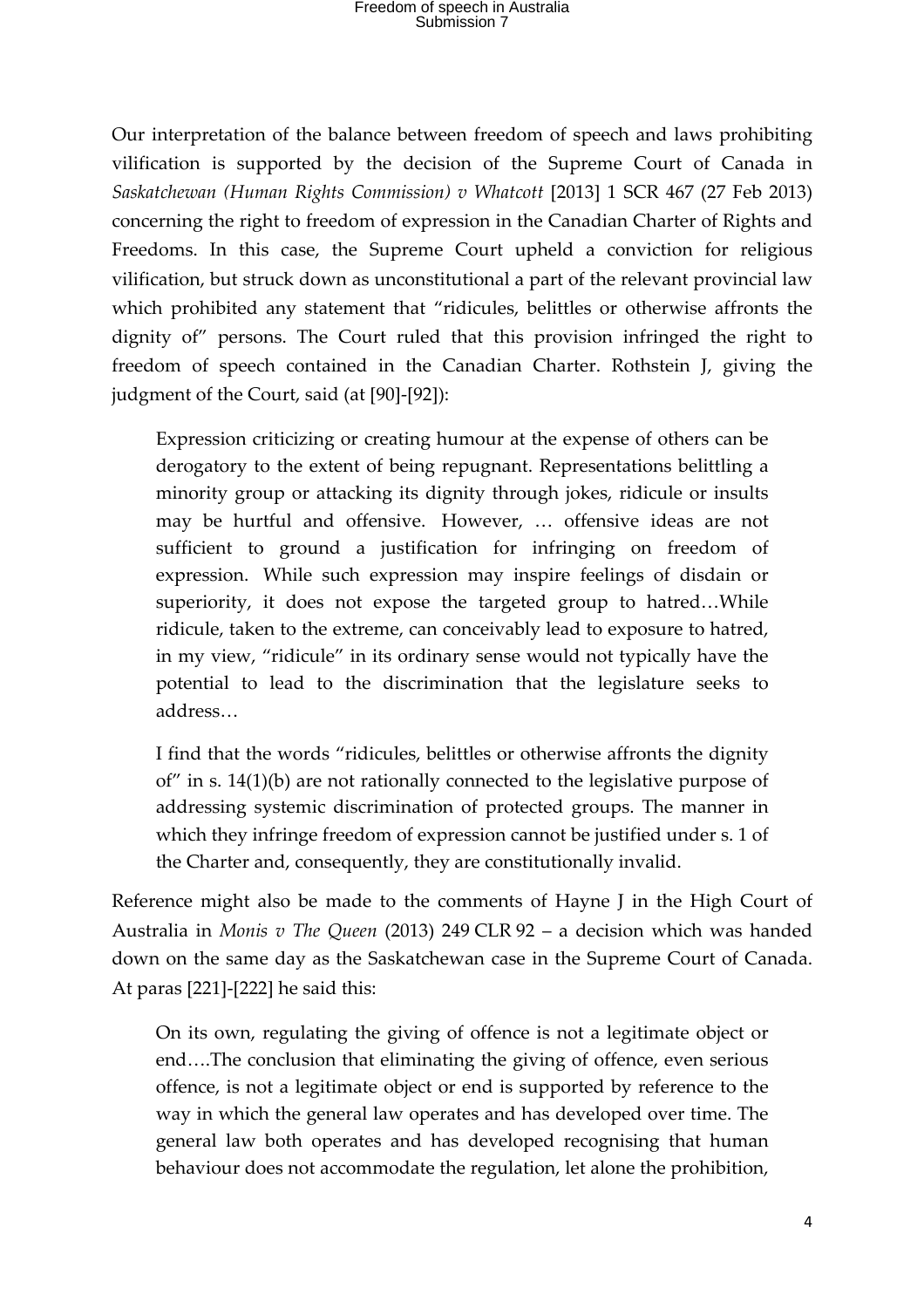of conduct giving offence. Almost any human interaction carries with it the opportunity for and the risk of giving offence, sometimes serious offence, to another. Sometimes giving offence is deliberate. Often it is thoughtless. Sometimes it is wholly unintended. Any general attempt to preclude one person giving any offence to another would be doomed to fail and, by failing, bring the law into disrepute. Because giving and taking offence can happen in so many different ways and in so many different circumstances, it is not evident that any social advantage is gained by attempting to prevent the giving of offence by one person to another unless some other societal value, such as prevention of violence, is implicated.

#### **Freedom of speech and freedom of religion**

Our support for reform arises from a concern that provisions of this kind which prohibit causing offence have multiplied in recent years in Australian legislation, particularly at state level. Unless the trend is reversed, and a proper balance is found between different rights and freedoms, there will be an increasing number of grounds upon which people will be able to bring complaints about words, drawings or other forms of expression that have caused offence. This threatens the right to express opinions on matters of faith or to provide moral guidance which involves taking positions that others, who are not of that faith, may find offensive.

An example of the tendency towards promulgating laws that prohibit the giving of offence is the Exposure Draft of the *Human Rights and Anti-Discrimination Bill* 2012, introduced by the federal government of the day, but later withdrawn. It proposed to make it unlawful to treat, or propose to treat, another person unfavourably because the other person had a particular protected attribute, or a particular combination of two or more protected attributes (section 19). That section defined 'unfavourable treatment' of the other person as including conduct that offends, insults or intimidates the other person.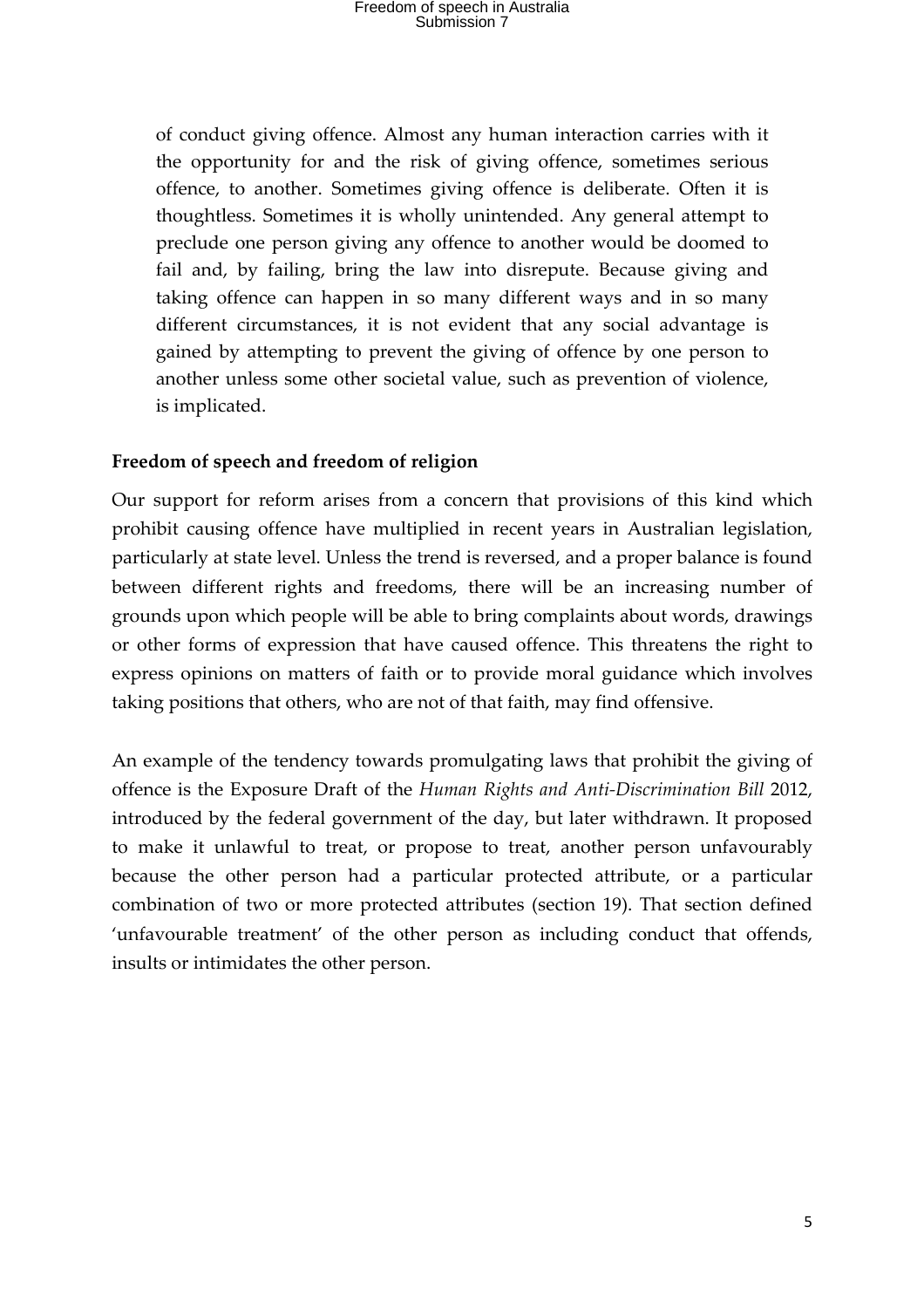There were 18 protected attributes under the Bill. Hitherto, federal antidiscrimination laws had mainly applied to vertical relationships, prohibiting discriminatory conduct by persons possessing responsibility, authority or power in particular areas such as employment and the provision of services. However, the Exposure Draft indicated a shift towards a position where anyone can 'discriminate' against anyone else, <sup>2</sup> and giving offence or insulting someone could constitute discrimination.

This provision had the potential to stifle free speech on a considerable array of matters. Proponents of such laws may be well-meaning, but such proposals reflect totalitarian tendencies. The concern is that advocates for regulation may seek to use law to stifle dissent on moral and social issues, silencing through threat of prosecution or civil litigation, those who hold different opinions.

Another example is section 17 of the Anti-Discrimination Act 1988 in Tasmania. This provides that:

A person must not engage in any conduct which offends, humiliates, intimidates, insults or ridicules another person on the basis of an attribute referred to in section 16(e), (a), (b), (c), (d), (ea), (eb) and (k), (f), (fa), (g), (h), (i) or (j) in circumstances in which a reasonable person, having regard to all the circumstances, would have anticipated that the other person would be offended, humiliated, intimidated, insulted or ridiculed.

This was the basis of the notorious complaint made against Archbishop Porteous, the Catholic Archishop of Tasmania, in 2015 for distributing a booklet that defended the Church's teachings on marriage. The Tasmanian Anti-Discrimination Commissioner accepted the complaint as worthy of progressing to the stage of a conciliation process, notwithstanding section 46 of the Constitution Act 1934 (Tas) which provides:

Freedom of conscience and the free profession and practice of religion are, subject to public order and morality, guaranteed to every citizen.

<u> 1989 - Jan Samuel Barbara, margaret e</u>

<sup>2</sup> The shift was not complete in this Exposure Draft because some of the categories of public life were limited by a reference to the 'provision of goods, services or facilities' and the 'provision of accommodation'. The Discrimination Law Experts Group argued for the removal of any such words of limitation: Submission 207 to the Senate Standing Committee on Legal and Constitutional Affairs, pp.22-23. For the report of the Committee, see Legal and Constitutional Affairs Legislation Committee, *Exposure Draft of the Human Rights and Anti-Discrimination Bill 2012* (February 2013).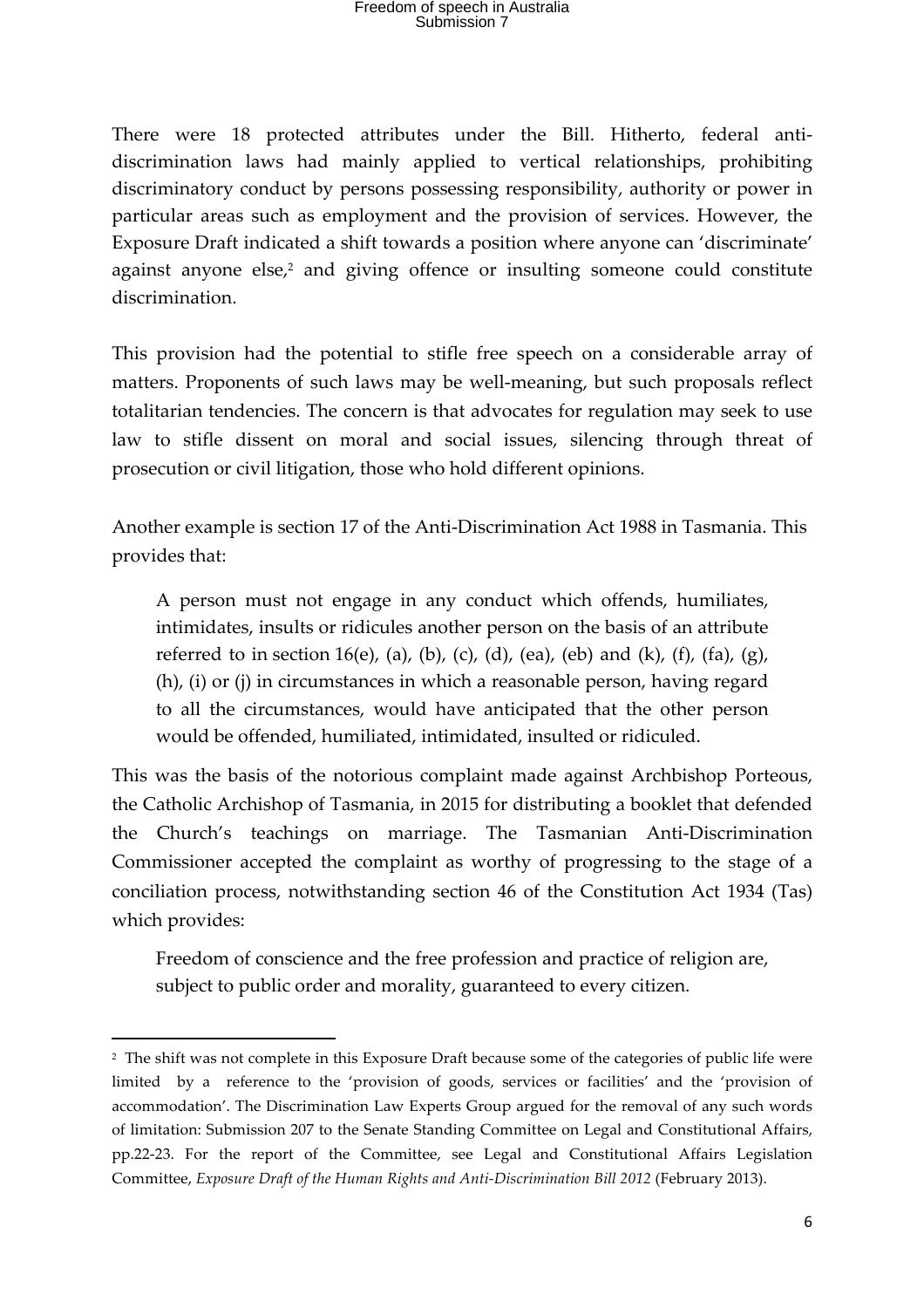## Freedom of speech in Australia Submission 7

This shows, if further evidence were needed, that anti-discrimination commissions cannot necessarily be trusted to filter out even the most unmeritorous complaints at the outset. Eventually the complaint was withdrawn.

While currently, section 18C only applies to speech related to race and ethnicity, the boundary between ethnicity and religion is not necessarily clear. For example, the term "ethnic origin" has been interpreted to include certain religious groups such as Jews and Sikhs.<sup>3</sup> Furthermore, the Australian Human Rights Commission has advocated in the past for an extension of the reach of the law to cover 'vilification' on the basis of religion.4

#### **Vilification complaints as sources of conflict**

<u> 1989 - Jan Samuel Barbara, margaret e</u>

Experience shows that religious and racial vilification laws can stir up conflict if they are used as weapons in a war over opinions or beliefs.5 Far from quieting conflict and preventing discord, they can increase disharmony in the community. Antidiscrimination commissions, tribunals and courts can become battlegrounds in which essentially ideological conflicts are fought out in an entirely inappropriate forum.

There are very good reasons why courts should refrain from expressing a view that one religious conviction is more valid than another, or more or less valid than an atheistic viewpoint. There are also good reasons why courts should stay out of issues of social controversy on which opinions legitimately differ. Having to rule upon whether it is unlawful to express opinions that cause another person to feel offended, insulted or humiliated requires courts to enter terrain where the wiser angels should fear to tread.

<sup>3</sup> Tom Calma & Conrad Gershevitch, 'Freedom of religion and belief in a multicultural democracy: an inherent contradiction or an achievable human right?' Paper given at the Unity in Diversity Conference, Townsville, August 2009, available at

http://www.humanrights.gov.au/about/media/papers/freedom\_religion20090803.html (last accessed Nov. 22nd 2016).

<sup>4</sup> See e.g. HREOC, *Article 18: Freedom of religion and belief*, (1998). Its primary recommendation was for the enactment of legislation that would make discrimination and vilification on the grounds of religion and belief unlawful. See also HREOC, *Ismaξ– Listen: National consultations on eliminating prejudice against Arab and Muslim Australians* (2004), p.129.

<sup>5</sup> Patrick Parkinson, "The Freedom to be Different: Religious Vilification, Anti-Discrimination Laws and Religious Minorities in Australia" (2007) 81 *Australian Law Journal* 954-966.